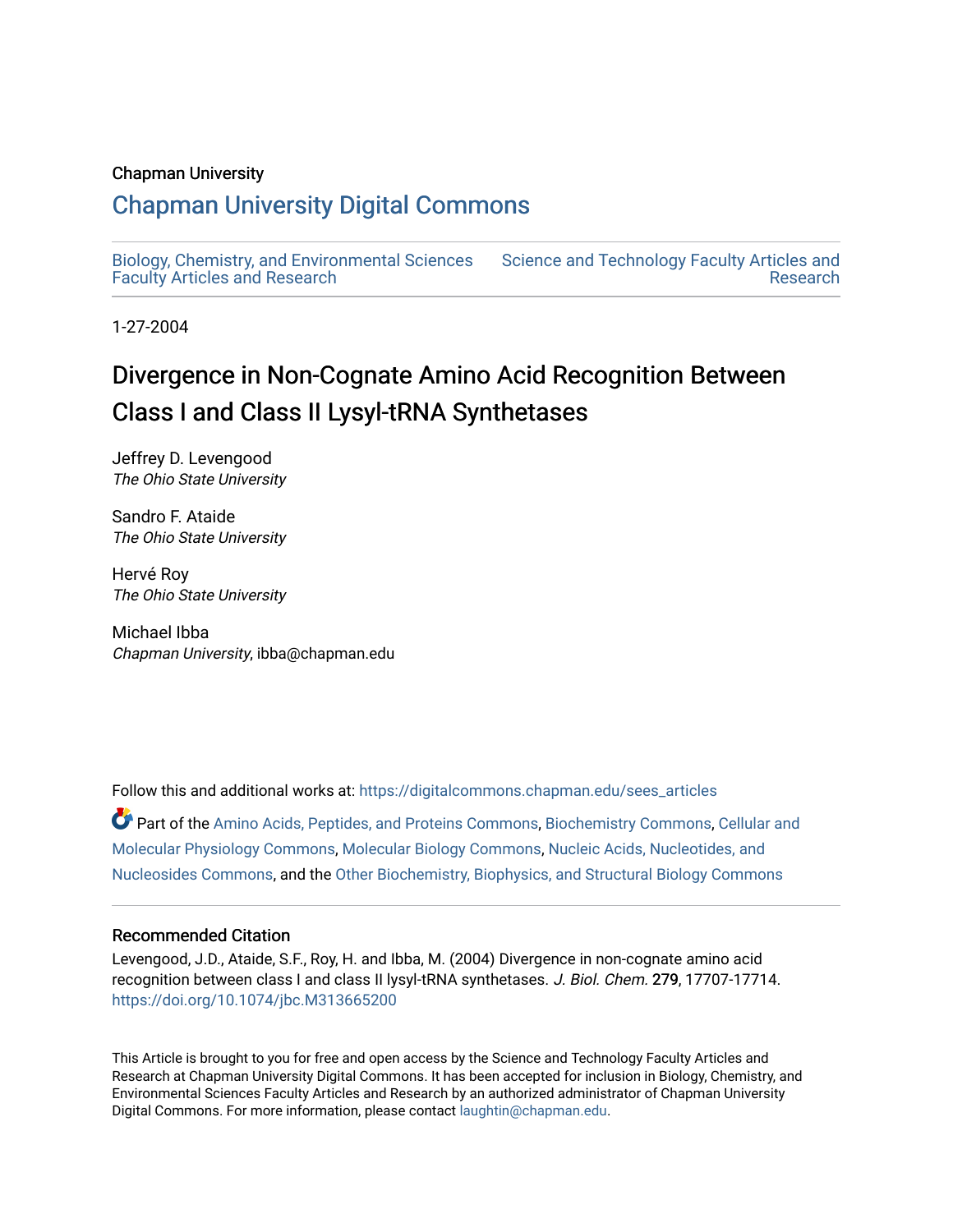# Divergence in Non-Cognate Amino Acid Recognition Between Class I and Class II Lysyl-tRNA Synthetases

## **Comments**

This article was originally published in Journal of Biological Chemistry, volume 279, in 2004. <https://doi.org/10.1074/jbc.M313665200>

### Copyright

American Society for Biochemistry and Molecular Biology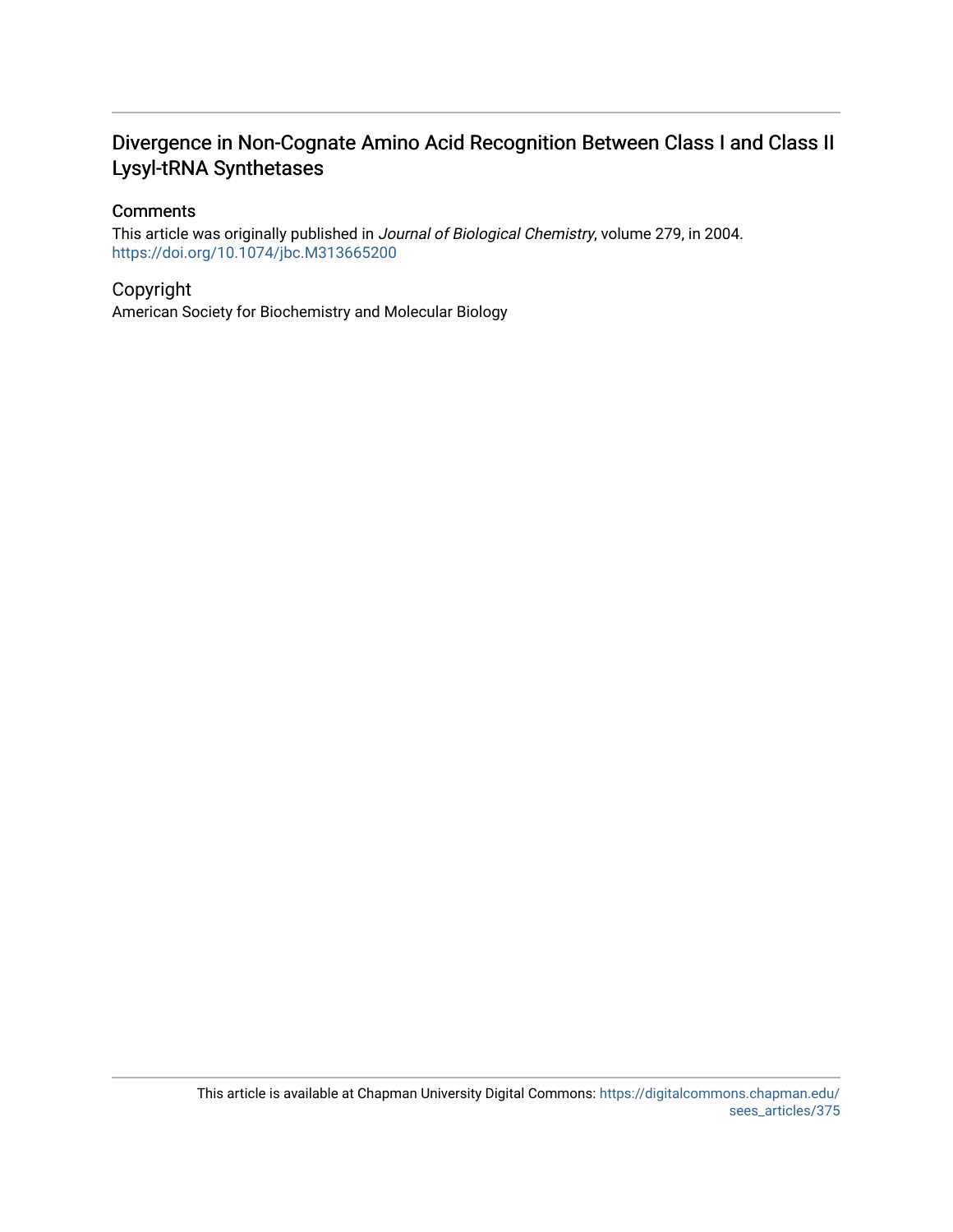# **Divergence in Noncognate Amino Acid Recognition between Class I and Class II Lysyl-tRNA Synthetases\***

Received for publication, December 15, 2003, and in revised form, January 26, 2004 Published, JBC Papers in Press, January 27, 2004, DOI 10.1074/jbc.M313665200

### **Jeffrey Levengood‡, Sandro F. Ataide‡, Herve´ Roy, and Michael Ibba§**

*From the Department of Microbiology, Ohio State University, Columbus, Ohio 43210-1292*

**Lysine insertion during coded protein synthesis requires lysyl-tRNALys, which is synthesized by lysyl-tRNA synthetase (LysRS). Two unrelated forms of LysRS are known: LysRS2, which is found in eukaryotes, most bacteria, and a few archaea, and LysRS1, which is found in most archaea and a few bacteria. To compare amino acid recognition between the two forms of LysRS, the effects of L-lysine analogues on aminoacylation were investigated. Both enzymes showed stereospecificity toward the L-enantiomer of lysine and discriminated against noncognate amino acids with different R-groups (arginine, ornithine). Lysine analogues containing substitutions at other positions were generally most effective as** inhibitors of LysRS2. For example, the  $K_i$  values for **aminoacylation of** *S***-(2-aminoethyl)-L-cysteine and L-lysinamide were over 180-fold lower with LysRS2 than** with LysRS1. Of the other analogues tested, only  $\gamma$ -aminobutyric acid showed a significantly higher  $K_i$  for Ly**sRS2 than LysRS1. These data indicate that the lysinebinding site is more open in LysRS2 than in LysRS1, in agreement with previous structural studies. The physiological significance of divergent amino acid recognition was reflected by the** *in vivo* **resistance to growth inhibition imparted by LysRS1 against** *S***-(2-amino** $e$ thyl)-L-cysteine and LysRS2 against  $\gamma$ -aminobutyric **acid. These differences in resistance to naturally occurring noncognate amino acids suggest the distribution of LysRS1 and LysRS2 contributes to quality control during protein synthesis. In addition, the specific inhibition of LysRS1 indicates it is a potential drug target.**

The fidelity of coded protein synthesis is dependent on the accuracy of two processes: the matching of codons in mRNA with their corresponding anticodons in tRNA and the aminoacylation of these tRNAs with amino acids defined by the anticodon. Aminoacyl-tRNA synthesis is a highly specific reaction catalyzed by the aminoacyl-tRNA synthetase  $(aaRS)^1$  protein family, each member of which is specific for a particular amino acid and tRNA (1, 2). Despite the remarkable precision aaRSs display in the recognition and selection of the correct amino acid and tRNA, proofreading and editing mechanisms are both required to maintain accuracy at a level consistent with faithful translation of the genetic code (3, 4). Elongation factor Tu, which takes aminoacyl-tRNAs to the ribosomal decoding site, provides an additional level of quality control by screening for incorrectly aminoacylated tRNAs (5).

The 20 aaRS proteins, as for example found in *Escherichia coli* (6), are divided into two mutually exclusive structural groups of 10 members each termed class I and class II (7, 8). Structural studies have shown that in class I synthetases, the active site contains a Rossmann dinucleotide-binding domain, whereas this fold is absent from the active site of class II enzymes, which instead contain a novel anti-parallel  $\beta$ -fold. One result of this difference in active site structure is that class I enzymes bind ATP in an extended conformation and class II in a bent conformation (7). The other major difference between the two aaRS classes is in their binding of tRNA and the site at which the amino acid is subsequently attached to it. With a few exceptions, class I enzymes approach the acceptor stem of tRNA from the minor groove side and acylate the 2-hydroxyl of the terminal adenosine, whereas class II synthetases approach the major groove side and acylate the 3-hydroxyl (9).

The assignment of an aaRS specific for a particular amino acid to one or the other structural class is almost completely conserved in all species, reflecting the antiquity of this dichotomy (10). The only widespread exception observed to date is LysRS, which is found in both class I and class II (11). Comparative genomic analysis has established that class I LysRSs are present in most archaea, a few bacteria, but no eukaryotes (12). As a result of microbial genome sequencing, over 40 class I LysRSs have now been identified. Despite their comparative rarity, class I LysRSs conform to the canonical archaeal/bacterial division of the universal phylogenetic tree (13, 14). Strikingly, the class I (LysRS1) and class II (LysRS2) proteins are almost never found together, with organisms generally containing one or the other but not both. The only well documented example of the co-existence of LysRS1 and LysRS2 is in the *Methanosarcinaceae*, where they function together to aminoacylate the specialized tRNAPyl suppressor species (15).

Functional (16) and structural (17) characterizations have shown that LysRS1 and LysRS2 are functionally equivalent but structurally unrelated. Consequently, despite their lack of sequence similarity, the class I and II LysRSs are able to recognize the same amino acid and tRNA substrates both *in vitro* and *in vivo*, providing an example of functional convergence by divergent enzymes (12). The two classes of LysRS proteins approach their RNA substrates from opposite sides but recognize the same regions of tRNA<sup>Lys</sup>, namely the anticodon, acceptor stem, and discriminator base (16). Within these common recognition sites in  $tRNA<sup>Lys</sup>$ , the relative importance of particular nucleotides varies for the two classes of LysRS (12). These results show how the unrelated forms of LysRS perform the same cellular function, in this case tRNALys recognition, using different molecular mechanisms.

<sup>\*</sup> This work was supported by Grant 0265004B from the American Heart Association and Grant 65183 from NIGMS, National Institutes of Health. The costs of publication of this article were defrayed in part by the payment of page charges. This article must therefore be hereby marked "*advertisement*" in accordance with 18 U.S.C. Section 1734 solely to indicate this fact.

<sup>‡</sup> Both authors contributed equally to this work.

<sup>§</sup> To whom correspondence should be addressed: Dept. of Microbiology, Ohio State University, 484 West 12th Ave., Columbus, OH 43210-<br>1292. Tel.: 614-292-2120: Fax: 614-292-8120: E-mail: ibba.1@osu.edu.

 $1$ <sup>T</sup>he abbreviations used are: aaRS, aminoacyl-tRNA synthetase; LysRS, lysyl-tRNA synthetase; AEC, *S*-(2-aminoethyl)-L-cysteine.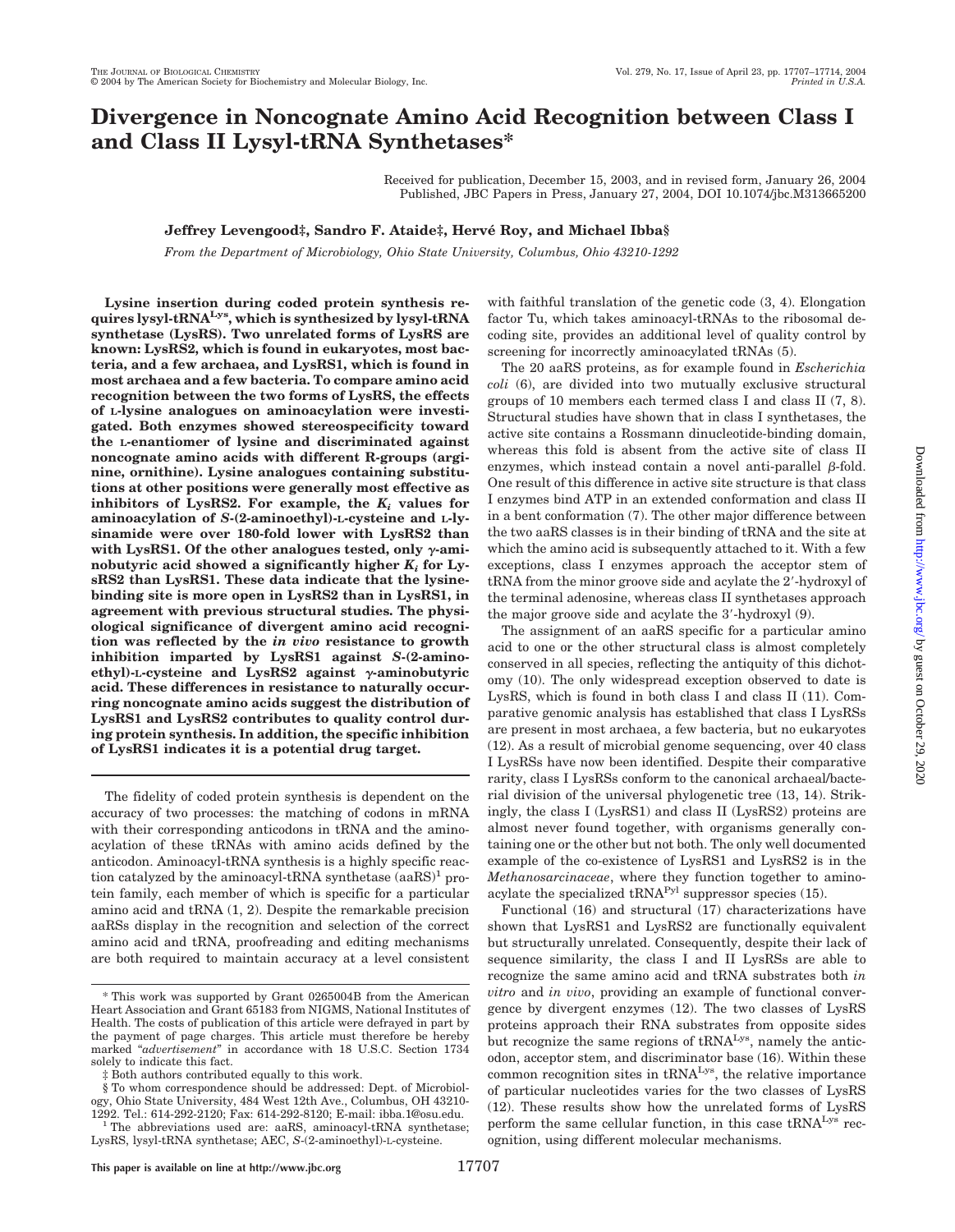Variation between LysRS1 and LysRS2 has also been observed for lysine activation. LysRS2 initiates lysyl-tRNA synthesis using only lysine and ATP to generate an enzyme bound aminoacyl-adenylate, as do all class II and the majority of class I aaRSs, whereas the class I LysRS requires tRNALys binding prior to aminoacyl-adenylate synthesis, a feature shared by only a small sub-group of class I aaRSs (16, 18–20). Crystal structures of LysRS1 and LysRS2 complexed with L-lysine reveal that, whereas their active site architectures are fundamentally different, the strategies for recognition of the R-group of L-lysine (but not the remainder of the molecule) are quite similar (17). To compare the amino acid recognition strategies of LysRS1 and LysRS2 in more detail, we have now studied the effects of L-lysine analogues on the aminoacylation reaction *in vitro* and *in vivo*. Significant differences in substrate recognition were found, providing both a rationale for the existence of two forms of LysRS and also suggesting a means of developing LysRS1 as a species-specific target for novel anti-infective agents.

### EXPERIMENTAL PROCEDURES

*Bacterial Strains and Plasmids—*Plasmid pKS-*lysS* (21) was used as the template for amplification of the *E. coli lysS* gene, with primers designed to generate a product flanked by NdeI and SapI sites. PCR was carried out using Platinum Pfx DNA polymerase (Stratagene) and the resulting product cloned into the TOPO-TA blunt end (Invitrogen). The gene was sequenced with two times coverage. Subsequently, the gene was excised and inserted into the pTYB1 vector to allow production of a LysRS2-intein fusion protein (IMPACT System, New England Biolabs). *Bacillus subtilis* strain 168 (encoding *B. subtilis* LysRS2) and its derivative 157.1 (encoding *Borrelia burgdorferi* LysRS1 but not *B. subtilis* LysRS2) have been described previously (22). The cells were routinely grown aerobically in LB medium or in Spizizen's minimal medium at 37 °C (23).

*Substrates—*All lysine analogues and other amino acids were from Sigma except for L-lysine methyl ester and L-lysine ethyl ester (ICN Biomedical), DL-5-hydroxylysine (Fluka, Buchs, Switzerland) and 5-*O*- [*N*-(L-lysyl)-sulfamoyl] adenosine (RNA-TEC, Leuven, Belgium). All substrates tested as inhibitors of aminoacylation, with the exception of D-lysine, were shown by mass spectrometry (Campus Chemical Instrument Center, Ohio State University, Columbus, OH) to lack contamination with lysine. L-[U-<sup>14</sup>C]lysine and L-[U-<sup>3</sup>H]lysine were from PerkinElmer Life Sciences. Transcripts corresponding to *B. burgdorferi*  $tRNA<sup>Lys1</sup>$  were prepared as described previously  $(16)$ 

*Lysyl-tRNA Synthetase Purification—*The *E. coli lysS* encoded LysRS2 cloned into the pTYB1 vector was expressed in *E. coli* BL21(DE3) cells. Transformants were grown at room temperature in LB supplemented with ampicillin (100  $\mu$ g/ml) to cell density  $A_{600} = 0.6$ . Expression of  $lysS$  was induced by isopropyl-1-thio- $\beta$ -D-galactopyranoside (1) mM) for 16 h at room temperature. Subsequent steps were performed at 4 °C. The cells were harvested by centrifugation and washed in column buffer (20 mm Tris-HCl, pH 7.4, 500 mm NaCl, 1 mm MgCl<sub>2</sub>, 10% glycerol). The cells were resuspended in column buffer supplemented with protease inhibitor (Hoffmann-La Roche), passed through a French pressure cell, and then centrifuged at  $20,000 \times g$  for 30 min. The resulting supernatant was loaded onto a chitin affinity bead column (New England Biolabs) according to the manufacturer's instructions. Protein was eluted from the chitin affinity column in a buffer of 50 mm Tris-HCl, pH 8.0, 1 mM MgCl<sub>2</sub>, 50 mM NaCl, 10% glycerol, and 10 mM  $\beta$ -mercaptoethanol. The fractions containing LysRS2 (judged to be 99% pure by Coomassie Blue staining after SDS-PAGE) were pooled, concentrated by ultrafiltration using Amicon Ultra-15 (Millipore), dialyzed against storage buffer (50 mm Tris-HCl, pH 8.0, 1 mm  $MgCl<sub>2</sub>$ , 10% glycerol, 10 mM  $\beta$ -mercaptoethanol), and stored at -80 °C. The concentration of LysRS2 was determined by active site titration as described previously  $(24)$ , except that  $[{}^{14}$ C]tyrosine was replaced with  $[{}^{14}$ C]lysine, and reactions were performed for 10 min. Calculations were based upon half of the sites' reactivity for *E. coli* LysRS (25). *B. burgdorferi* LysRS1 was prepared as described previously (16).

*Aminoacylation Assays—*Aminoacylation was performed at 37 °C in  $100 \text{ mm}$  Hepes, pH 7.2, 25 mm KCl, 10 mm  $MgCl<sub>2</sub>$ , 4 mm dithiothreitol,  $5$  mm ATP,  $5 \mu$ m tRNA tRNA<sup>Lys</sup>,  $100$  nm (LysRS1) or  $10$  nm (LysRS2) enzyme and  $[$ <sup>14</sup>C $]$ <sub>L</sub>-Lys at concentrations varying between 0.2 and 5 times the  $K_m$ . 10 (LysRS2)- or 20- $\mu$ l (LysRS1) aliquots were taken every 15–30 s and spotted onto Whatman No. 3MM filter disks presoaked in

5% trichloroacetic acid (w/v) containing  $0.5\%$  (w/v) <sup>12</sup>C-L-Lys. Sample disks were washed three times for 10 min at room temperature in 5% trichloroacetic acid (w/v) containing  $0.5\%$  (w/v) <sup>12</sup>C-L-Lys, dried at 80 °C, and the level of  $[^{14}C]$ L-Lys-tRNA quantified by the addition of liquid scintillant (Ultima Gold, Packard Corp.) and scintillation counting. Analogues were added as indicated during determination of  $K_i$ values and  $[$ <sup>14</sup>C $]$ L-Lys adjusted so that concentrations varied between 0.2 and 5 times the apparent  $K_m$ . The direct attachment of analogues to *in vitro* transcribed tRNA<sup>Lys1</sup> was monitored as described earlier (26). Transcript tRNALys from *B. burgdorferi* and pure tRNALys from *E. coli* were radiolabeled by an  $[\alpha^{-32}P]ATP-PP_i$  exchange reaction catalyzed by the *E. coli* tRNA-terminal nucleotidyltransferase (27). The aminoacylation reaction was performed in the presence of  $0.1 \mu M$  *B. burgdorferi* LysRS1 or 10 nm  $E$ . *coli* LysRS2, 10 mm of lysine or analogues, 2  $\mu$ m radiolabeled transcript from *B. burgdorferi*, or a trace of pure 3'-radiolabeled tRNALys from *E. coli* with 1.3 mg/ml of total tRNA. Following 30 min of incubation at 37 °C, an aliquot was removed and treated with RNase P1. The liberated  $[\alpha^{-32}P]$ AMP and aminoacyl- $[\alpha^{-32}P]$ AMP were separated by TLC and visualized as described previously (26). The levels of tRNA charging are uniformly low  $(-10\%)$  as a result of significant loss of activity during the labeling and purification of both *E. coli* and *B. burgdorferi* tRNALys (both tRNAs are 80–90% active initially). This problem is, to date, unique to tRNA<sup>Lys</sup> as both tRNA<sup>Phe 2</sup> and  $t\text{RNA}^{\text{Ala}}$  (26) retain 40–50% activity during the same procedure.

 $K_i$  *Determination*—To determine  $K_i$  values for lysine analogues, at least five different concentrations of analogues were first screened in the aminoacylation reaction under standard conditions with 10 or 4.5  $\mu$ M of  $[^{14}C]$ L-Lys for LysRS1 and LysRS2, respectively. Analogue concentrations were then established, at which the initial rate of aminoacylation was decreased by 20–50% when compared with the reaction lacking analogue, and these levels were used for  $K_i$  determinations. Concentrations of analogues used to determine the  $K_i$  for LysRS1 and LysRS2 were, respectively:  $150$  or  $100 \mu$ M L-lysine hydroxamate; 650 or  $25 \mu M$  *S*-(2-aminoethyl)-L-cysteine (AEC); 650 or 50  $\mu$ M L-lysinamide; 400 or 250  $\mu$ M L-lysine methyl ester; 250 or 100  $\mu$ M L-lysine ethyl ester;  $650 \mu$ M or 1 mM DL-5-hydroxylysine; 2.5 or 5 mM L-ornithine; 4 or 40 mM D-lysine; 200 or 500  $\mu$ M L-cadaverine; 20 or 25 nM lysyl-sulfamoyl adenosine; 8 or 40 mm L- $\alpha$ -aminobutyric acid; 2 or 200 mm L- $\gamma$ -aminobutyric acid; 2.5 or 30 mM L-arginine; 10 or 50 mM L-glutamic acid. In all cases, stock solutions of inhibitors were maintained at neutral pH. The  $K<sub>i</sub>$  values presented represent the average of at least two independent experiments for LysRS1 and three independent experiments for LysRS2 where values deviated by no more than 10% between individual determinations.

*In Vivo Growth Inhibition—B. subtilis* strains 168 and 157.1 were grown aerobically in LB medium until  $A_{600} = 1$ . 1 ml of this culture was then spun down and washed and resuspended in 1 ml of Spizizen's minimal medium. 250  $\mu$ l of these cells were then inoculated in 25 ml of Spizizen's minimal medium supplemented with  $2 \text{ mm L-}$ lysine or  $5 \mu \text{m}$  of AEC or 400 mm L- $\gamma$ -aminobutyric acid at 37 °C.

#### RESULTS

*Inhibition of LysRS1- and LysRS2-catalyzed in Vitro Aminoacylation—*The aaRS-catalyzed aminoacylation of tRNA is a two-step reaction. In the first step, an amino acid is activated to form an enzyme-bound aminoacyl adenylate. The second step of the reaction involves binding of this complex by tRNA, whose 3-end is then esterified with the aminoacyl moiety followed by release of the resulting aminoacyl-tRNA. Although LysRS1 and LysRS2 both utilize this overall reaction mechanism, they show a key difference at the first step; lysyl-adenylate synthesis by LysRS1 requires the presence of tRNA, whereas LysRS2 can perform the reaction in the absence of tRNA. Given this difference between LysRS1 and LysRS2, we chose to compare their ability to recognize lysine and lysyl-adenylate analogues by determining the kinetics of inhibition of steady-state aminoacylation. This approach, rather than measurement of the inhibition of amino acid activation, would then allow more direct comparisons to be made between the two systems.

All compounds tested (Fig. 1) were found to act as competitive inhibitors of both LysRS1 and LysRS2, as judged by the observation of significant changes in  $K_m$  but not  $k_{\text{cat}}$  when

<sup>2</sup> M. Ibba and H. Roy, unpublished results.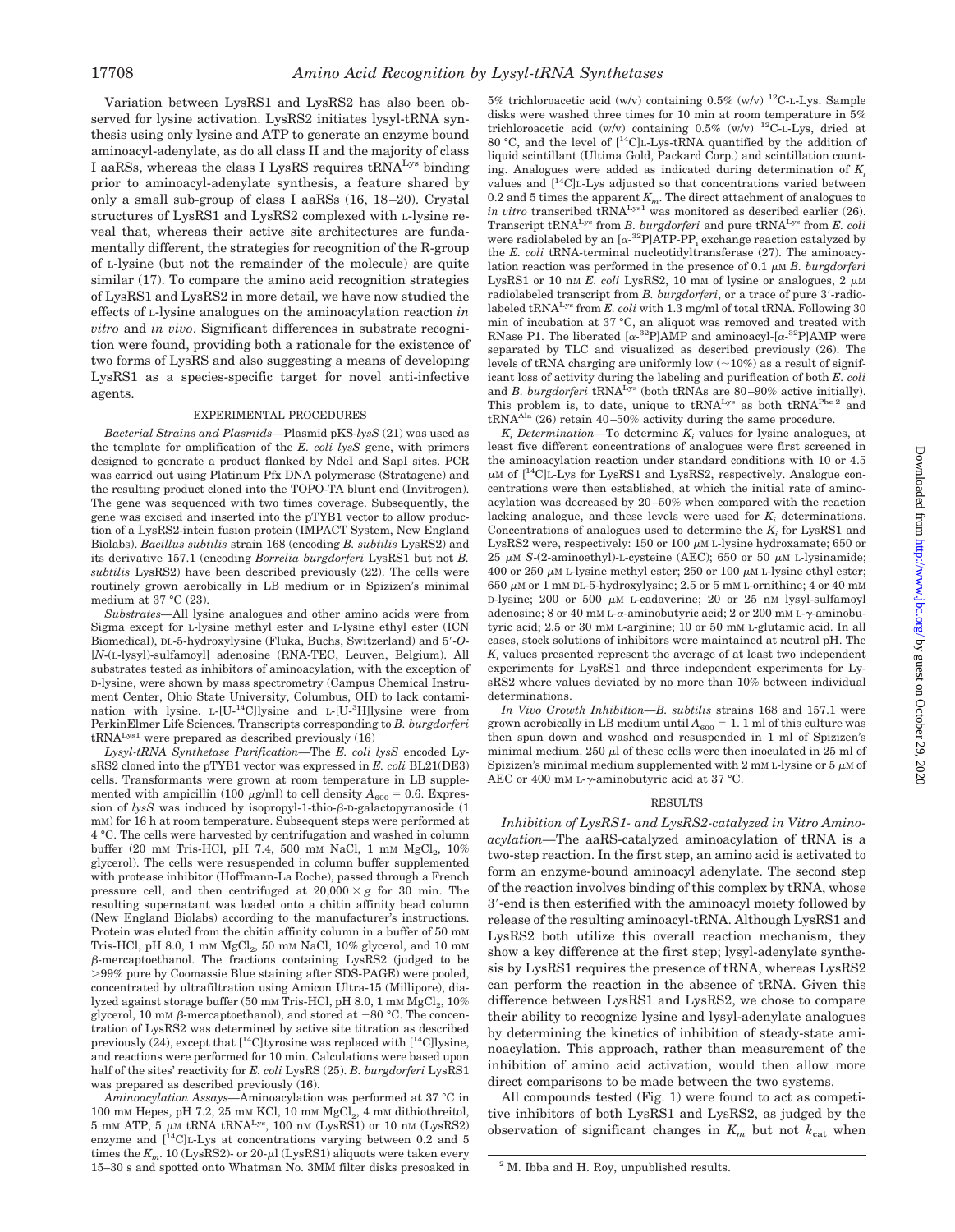L-lysine hydroxamate L-5-hydroxylysine



Downloaded from <http://www.jbc.org/> by guest on October 29, 2020

FIG. 1. **Structures of L-lysine and analogues.** Geometries of structures were optimized using ArgusLab 3.1 (Planaria Software). Carbon, nitrogen, oxygen, sulfur, and hydrogen atoms are represented in *gray*, *blue*, *red*, *yellow*, and *white*, respectively.

comparing steady-state aminoacylation kinetic parameters with and without the addition of analogues (Table I). The most potent inhibitor of both LysRS1 and LysRS2 was the lysyladenylate analogue lysylsulfamoyl-adenosine, which inhibited both enzymes equally well (Table I). Analogues of L-lysine, rather than the adenylate derivative, were less potent inhibitors with  $K_i$  values ranging from low  $\mu$ <sub>M</sub> (3.9  $\mu$ <sub>M</sub> for AEC with LysRS2) to low mM (12 mM for D-lysine with LysRS2). The least effective inhibitors were the noncognate amino acids, whose  $K_i$ values varied from 5 mM (L-arginine with LysRS1) to 470 mM  $(L-\gamma$ -aminobutyric acid with LysRS2).

L-lysine

S-(2-aminoethyl)-L-cysteine

L-Ivsinamide

For LysRS2, the  $K_m$  for lysine (28) and  $K_i$  values for competitors determined in this study generally correlated well with previously determined values where comparable data exists. For AEC (29), lysinamide (30), lysine methyl ester (30), lysine ethyl ester (30), ornithine (31), and cadaverine (28), previously determined *Ki* values for aminoacylation by LysRS2 are all within 1–5-fold of the values reported here. The only exception is D-lysine, where the previously reported value of 220  $\mu$ M (30) is over 50-fold lower than the  $K_i$  determined here. For other compounds tested, either kinetic parameters were only determined previously in the amino acid activation reaction (5 hydroxylysine, lysine hydroxamate (32)) or no other data are, to the best of our knowledge, currently available. For LysRS1, although we recently reported (in Ref. 22 and accompanying inhibition plots) that AEC acts a competitive inhibitor with a nearly identical  $K_i$  to that described here, no other kinetic parameters for the inhibition of aminoacylation have been reported for comparison.

*Growth Inhibition by Lysine Analogues—*Comparison of the kinetics of inhibition of *in vitro* aminoacylation by LysRS1 and LysRS2 indicated that several compounds preferentially inhibit one form of LysRS rather than the other. Lysine analogues with the strongest preferences were lysinamide and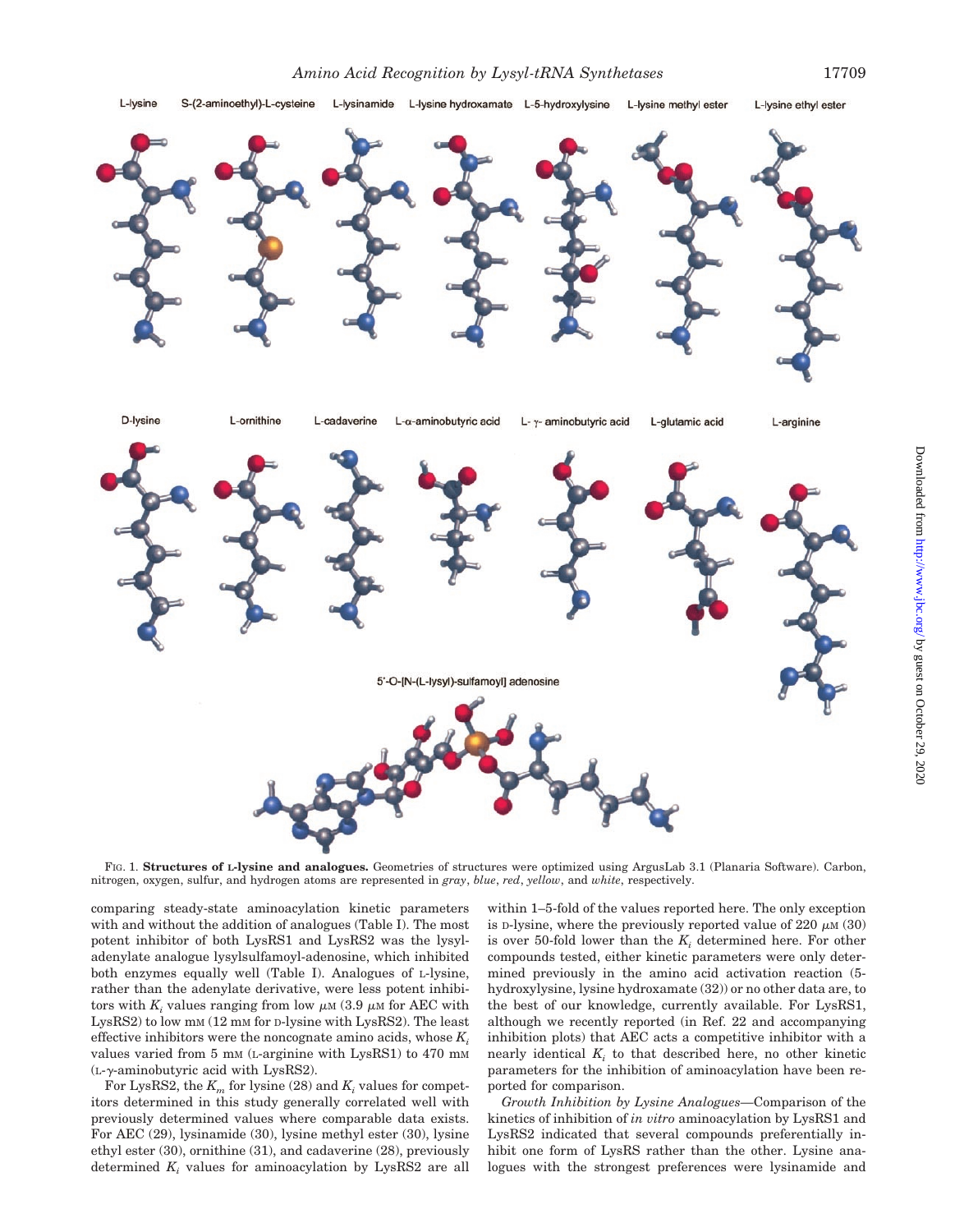*Kinetic parameters for the inhibition of steady-state aminoacylation by B. burgdorferi LysRS1 and E. coli LysRS2 (lysS encoded)*

| Analogue                       | $K_i^a$            |                      |                            | $k_{\text{cat}}(\text{R})^b$ |                 |
|--------------------------------|--------------------|----------------------|----------------------------|------------------------------|-----------------|
|                                | LvsRS1             | LvsRS2               | $K_i$ LysRS1/ $K_i$ LysRS2 | LvsRS1                       | LvsRS2          |
|                                | $\mu$ M            | $\mu$ M              |                            |                              |                 |
| L-Lysine hydroxamate           | $360 \pm 70$       | $86 \pm 7$           | 4                          | $1.1 \pm 0.06$               | $0.7 \pm 0.02$  |
| S-(2-Aminoethyl)-L-cysteine    | $1140 \pm 230$     | $3.9 \pm 0.4$        | 290                        | $1 \pm 0.09$                 | $0.8 \pm 0.02$  |
| L-Lysinamide                   | $2120 \pm 450$     | $17 \pm 2$           | 180                        | $1 \pm 0.07$                 | $1.1 \pm 0.01$  |
| L-Lysine methyl ester          | $478 \pm 100$      | $74 \pm 7$           | 6                          | $1 \pm 0.07$                 | $0.8 \pm 0.03$  |
| L-Lysine ethyl ester           | $303 \pm 45$       | $55 \pm 6$           | 6                          | $1.1 \pm 0.05$               | $0.8 \pm 0.02$  |
| DL-5-Hydroxylysine             | $1200 \pm 140$     | $500 \pm 52$         | 2                          | $1.2 \pm 0.03$               | $0.8 \pm 0.02$  |
| L-Ornithine                    | $8800 \pm 1300$    | $6300 \pm 600$       |                            | $1.1 \pm 0.02$               | $0.9 \pm 0.02$  |
| D-Lysine                       | $6900 \pm 2500$    | $12,000 \pm 1400$    |                            | $1.1 \pm 0.1$                | $0.7 \pm 0.04$  |
| L-Cadaverine                   | $320 \pm 45$       | $260 \pm 28$         |                            | $0.9 \pm 0.03$               | $1 \pm 0.03$    |
| Lysyl-sulfamoyl adenosine      | $0.025 \pm 0.004$  | $0.028 \pm 0.003$    |                            | $1 \pm 0.05$                 | $0.9 \pm 0.03$  |
| $L-\alpha$ -Amino butyric acid | $21,200 \pm 5300$  | $14,200 \pm 1700$    |                            | $1.1 \pm 0.09$               | $1.2 \pm 0.02$  |
| $L-\gamma$ -Aminobutyric acid  | $8040 \pm 2200$    | $470,000 \pm 51,000$ | 0.02                       | $1 \pm 0.07$                 | $1 \pm 0.02$    |
| L-Arginine                     | $5060 \pm 860$     | $64,000 \pm 5000$    | 0.08                       | $1.1 \pm 0.04$               | $0.9 \pm 0.03$  |
| L-Glutamic acid                | $37,000 \pm 7800$  | $130,000 \pm 13,000$ | 0.3                        | $0.9 \pm 0.06$               | $1.2 \pm 0.03$  |
|                                | $K_m$              |                      |                            | $k_{\rm cat}$                |                 |
|                                | LysRS1             | LysRS2               |                            | LysRS1                       | LysRS2          |
|                                | $\mu$ <sub>M</sub> |                      |                            | $s^{-1}$                     |                 |
| L-Lysine                       | $34 \pm 3$         | $2.6 \pm 0.2$        |                            | $0.06 \pm 0.002$             | $1.84 \pm 0.02$ |

 ${}^a K_i$  values were determined from the following formula  $K_{m(\text{app})} = K_{m(\text{real})}$  (1 + [inhibitor]/*K<sub>i</sub>*), using the  $K_m$  values shown and inhibitor concentrations indicated in the text.<br><sup>*b*</sup>  $k_{\text{cat}}$  determined in the presence of inhibitor relative to  $k_{\text{cat}}$  in the absence of inhibitor.

AEC, which showed 180- and 290-fold, respectively, lower *Ki* values for LysRS2 than LysRS1, and  $\gamma$ -aminobutyric acid, which had a  $60$ -fold lower  $K_i$  for LysRS1 than LysRS2 (Table I). To investigate whether these *in vitro* differences could be correlated with specific *in vivo* growth phenotypes, two related strains of *B. subtilis* were employed. 168 is a wild-type strain that employs LysRS2 for lysyl-tRNA synthesis, and 157.1 is a derivative of 168, where the endogenous LysRS2-encoding gene has been replaced by a gene encoding *B. burgdorferi* LysRS1 (22). The growth of these strains in minimal medium was monitored with and without the addition of varying concentrations of AEC, lysinamide, and  $\gamma$ -aminobutyric acid. Addition of lysinamide at concentrations up to 46 mM had no detectable effect on the growth rates of either strain 168 or 157.1 (data not shown). Growth in the presence of  $5 \mu M$  AEC completely prevented growth of 168 but only resulted in an  $\sim$  50% reduction in the growth rate of 157.1 (Fig. 2*A*). Conversely, the addition of  $400 \text{ mm}$   $\gamma$ -aminobutyric acid completely inhibited the growth of 157.1 but only lowered the growth rate of 168 by about 50% (Fig. 2*B*). These results are consistent with data from *in vitro* steady-state kinetics, confirming the selectivity of AEC and  $\gamma$ -aminobutyric acid as preferential inhibitors of LysRS2 and LysRS1, respectively.

*Aminoacylation with Noncognate Amino Acids Using LysRS1 and LysRS2—*Previous studies of *E. coli* LysRS2 (*lysS*encoded) showed that the enzyme is able to activate, aminoacylate and edit a number of noncognate amino acids (33), and we have shown previously (22) that AEC is a substrate for aminoacylation by LysRS1. We investigated the ability of LysRS1 and LysRS2 to aminoacylate tRNA<sup>Lys</sup> with a number of naturally occurring noncognate amino acids shown above to be competitive inhibitors of the enzyme. Of the analogues tested, L-lysine methyl ester, L-lysine ethyl ester, AEC, and, to a lesser extent, L-ornithine were found to be substrates for aminoacylation of tRNALys by LysRS1 (Fig. 3*B*). LysRS2 displayed a significantly broader substrate spectrum, catalyzing aminoacylation with D-lysine, L-lysine methyl ester, L-lysine ethyl ester,  $L$ -ornithine, AEC,  $L$ -lysine hydroxamate,  $L$ - $\alpha$ -aminobutyric acid, and, to a lesser extent, lysinamide, arginine, and glutamate (Fig. 3*A*).

*Active Site Homology Plots—*The ability of certain compounds to selectively inhibit *B. burgdorferi* LysRS1 or *E. coli* LysRS2 *in vitro* and *B. burgdorferi* LysRS1 or *B. subtilis* LysRS2 *in vivo* suggests differences between the active site architectures of the two enzymes. To estimate the degree to which this divergent substrate discrimination might be conserved, sequence alignments were constructed from 44 LysRS1 and 137 representative LysRS2 predicted protein sequences using ClustalX (34). Conservation of amino acids (identity) was then scored for each position in the two LysRS alignments. These data were mapped onto the three-dimensional structures of *E. coli* LysRS2 (*lysS*) (35) and *P. horikoshii* LysRS1 (17) (Fig. 4, *A* and *B*). Examination of the three-dimensional identity plots for both LysRS1 and LysRS2 showed a strikingly high degree of conservation throughout the lysine-binding sites of both proteins (Fig. 4, *A* and *B*). This conservation of residues was seen in regions binding both the R-groups and the remainder of the lysine molecules, suggesting that the patterns of noncognate amino acid discrimination observed above might be conserved in the LysRS1 and LysRS2 protein families.

#### DISCUSSION

*Comparison of Amino Acid Discrimination by LysRS1 and LysRS2—*The inhibition of aminoacylation by lysine analogues suggests several key similarities and differences between the two forms of LysRS. Both LysRSs showed a comparably strong enantiomeric selectivity for L-lysine over D-lysine, consistent with the general observation that L-amino acids are strongly favored throughout protein synthesis (Ref. 36 and references therein). Although LysRS2 was able to more easily aminoacylate tRNALys with D-lysine (Fig. 3*A*), the level of D-lysine required was significantly higher than would be expected *in vivo* given estimates of microbial total lysine pools under normal growth conditions (37). Similarly, the levels of arginine and ornithine required for the inhibition of aminoacylation by both LysRS1 and LysRS2 are significantly higher than have been observed *in vivo* (38), indicating an adequate level of discrimination by both enzymes. Estimates of cellular concentrations of cadaverine are comparable with the  $K<sub>i</sub>$  values determined here, indicating specific protection exists against cadaverine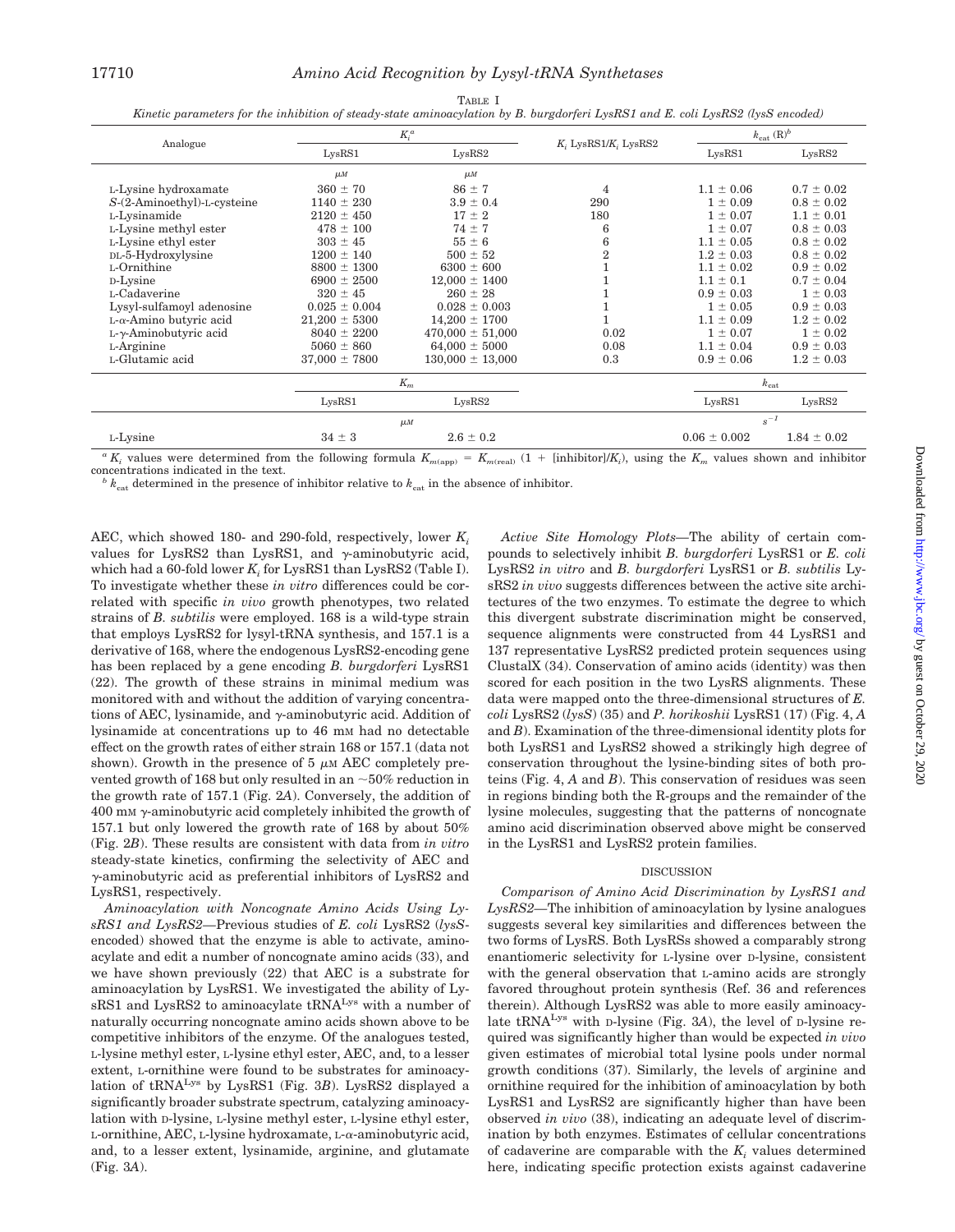

FIG. 2. *In vivo* **growth inhibition of** *B. subtilis* **strains 168 (***A***) and 157.1 (***B***).** Spizizen's minimal medium supplemented with 2 mM L-lysine (O), 5  $\mu$ M AEC ( $\Box$ ), or 400 mM L- $\gamma$ -aminobutyric acid ( $\diamond$ ) were inoculated with *B. subtilis* strain 168 or 157.1, and growth was monitored by absorbance at 600 nm. Each *curve* represents the average of at least three independent experiments with standard deviation indicated to each time point.

FIG. 3. **TLC analysis of tRNALys aminoacylation with lysine analogues by (***A***)** *E. coli* **LysRS2 or (***B***)** *B. burgdorferi* **LysRS1.** *Lane 1*, L-lysine hydroxamate; *lane 2*, *S*-(2-aminoethyl)-L-cysteine; *lane 3*, L-lysinamide; *lane 4*, L-lysine methyl ester; *lane 5*, L-lysine ethyl ester; *lane 6*, DL-5-hydroxylysine; *lane 7*, L-ornithine; *lane 8*, D-lysine; *lane 9*, L-cadaverine; lane 10, L-α-aminobutyric acid; lane *11*, L--aminobutyric acid; *lane 12*, L-arginine; *lane 13*, L-glutamic acid; *lane 14*, L-glutamine; *lane 15*, L-lysine; *lane 16*, without amino acid. The samples were spotted on 10-cm polyethylenimine-cellulose plates (Sigma) prewashed and separated by TLC in glacial acetic acid/1 M  $NH<sub>4</sub>Cl/H<sub>2</sub>O$  (5:10:85). The significant proportion of uncharged tRNA reflects the low aminoacylation acceptance activity of tRNALys after labeling and purification (see "Experimental Procedures").

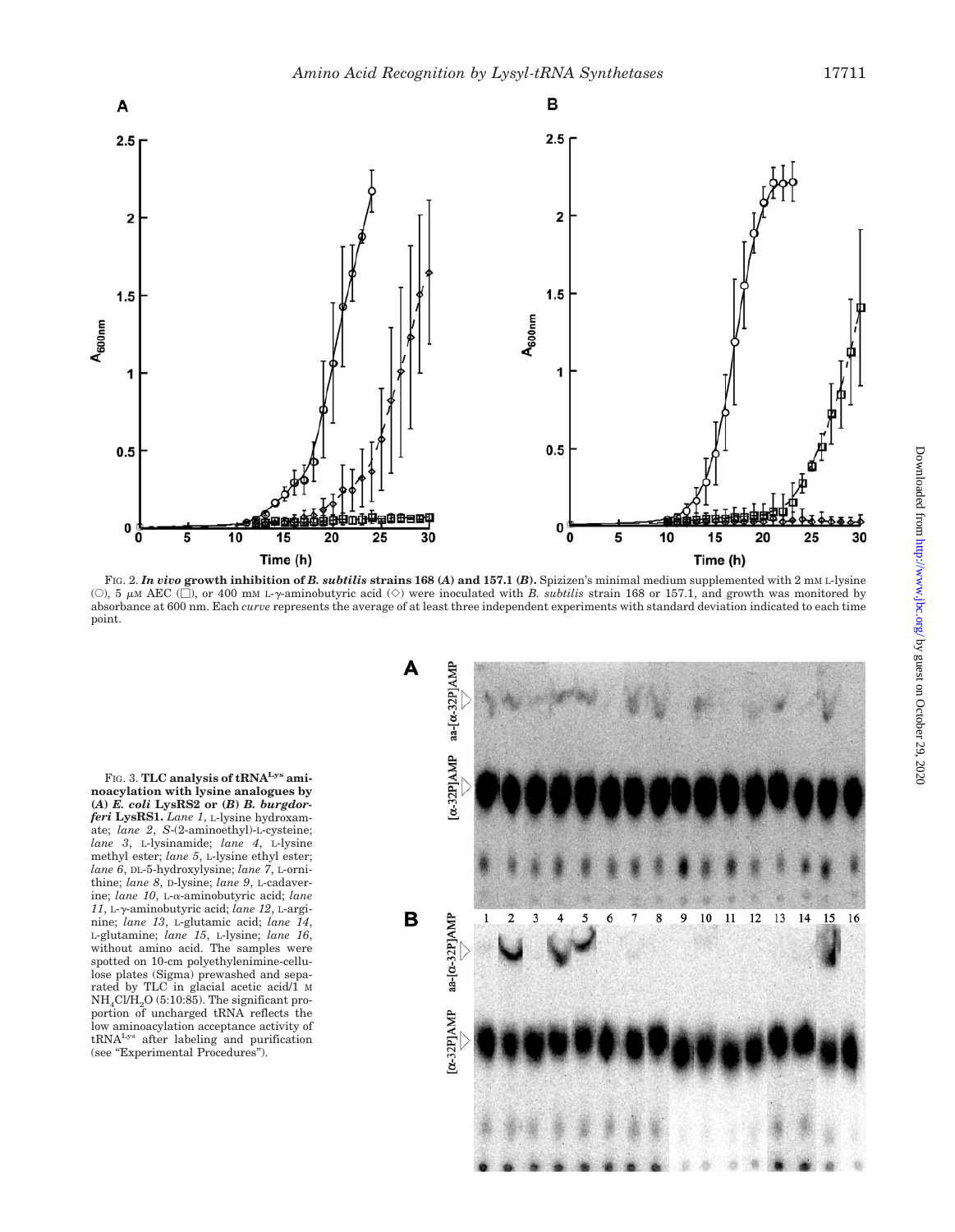

FIG. 4. **L-Lysine and** *S***-(2-aminoethyl)-L-cysteine recognition by LysRS1 and LysRS2.** *A*, L-lysine in the active site of *P. horikoshii* LysRS1. *B*, L-lysine in the active site of *E. coli* LysRS2. *C*, model for the binding of *S*-(2 aminoethyl)-L-cysteine to the active site of *P. horikoshii* LysRS1. *D*, model for the binding of *S*-(2-aminoethyl)-L-cysteine to the active site of *E. coli* LysRS2. For *C* and *D*, the lysine ligand was modified to present an *S* instead of the  $\gamma C$ , and the energy of the resulting structures was minimized using Swiss-Pdb Viewer version 3.7. The resulting models were visualized in stick and van der Waals surface for active site residues and ball and stick for *S*-(2-aminoethyl)-L-cysteine in MOL-MOL version 2k.2 (44). The residues are colored according to their conservation in corresponding sequence alignments: *gold*, 100% identity; *red*, 81–99%; *pink*, 61–80%; *white*, 41–60%. For the substrate lysine, the backbone is shown in *white*, and oxygen, nitrogen, and sulfur are colored *red*, *blue*, and *yellow*, respectively.

inhibition at normal lysine levels as proposed previously (28). Although the  $K_i$  values are significantly higher for  $L$ -glutamic acid than most of the other compounds tested, they are in fact not far removed from microbial glutamate concentrations, which may typically reach up to 80 mm or higher under certain growth conditions (*e.g.* 39). Taken together, our data confirmed that LysRS1 and LysRS2 are equally adept at discriminating against both the more common lysine analogues and the noncognate canonical amino acids. The ability to discriminate lysine from several of the analogues tested here was also recently described for the L box of *B. subtilis*, a lysine-responsive leader RNA that directly binds lysine, indicating that RNA and protein based systems offer equally effective mechanisms for specific recognition of lysine (40, 41).

Among the other amino acids tested, all but one showed higher *K<sub>i</sub>* values for LysRS1 than for LysRS2, in agreement with the more compact binding pocket for the lysine backbone predicted from the structure of the class I enzyme (Fig. 4*C*). L-Lysine hydroxamate, L-lysine methyl ester, L-lysine ethyl ester, and DL-5-hydroxylysine all show a marginal preference for inhibition of LysRS2 over LysRS1, with the  $K_i$  values 2–6-fold higher for the class I enzyme, whereas  $L-\alpha$ -aminobutyric acid inhibits both enzymes to a similar degree. In contrast, AEC,

L-lysinamide, and L- $\gamma$ -aminobutyric acid were all found to be highly specific for a particular form of LysRS. AEC and lysinamide both show preferential inhibition of LysRS2 over LysRS1, with the *K<sub>i</sub>* values being 290- and 180-fold lower for the class II enzyme, respectively. The differences in AEC and lysinamide recognition reflect the more closed structure of LysRS1 around the amino acid backbone, where two conserved aromatic residues make hydrophobic interactions with the side chain as opposed to a single residue in LysRS2 (Fig. 4, *B* and *C*). The role of these residues is illustrated from modeling the binding of AEC at both active sites. In LysRS1, which binds AEC relatively poorly, there is some steric exclusion of the sulfur atom by His-240 (Fig. 4*C*). In contrast, the orientation of bound AEC and the absence of a second "packing" residue in LysRS2 allow inhibitor binding without a potential steric clash (Fig. 4*D*), in agreement with the relatively strong binding of AEC. The importance of Trp-218 and His-240 in LysRS1 may be even more pronounced than is initially apparent from the existing tRNA-free structure. In a docking model of *Pyrococcus horikoshii* LysRS1 and tRNA (17), Trp-218 and His-240 (Trp-220 and His-242 in *B. burgdorferi*) make stacking interactions with the terminal adenosine of tRNA suggesting that they may be more closely packed in the active site during aminoacyla-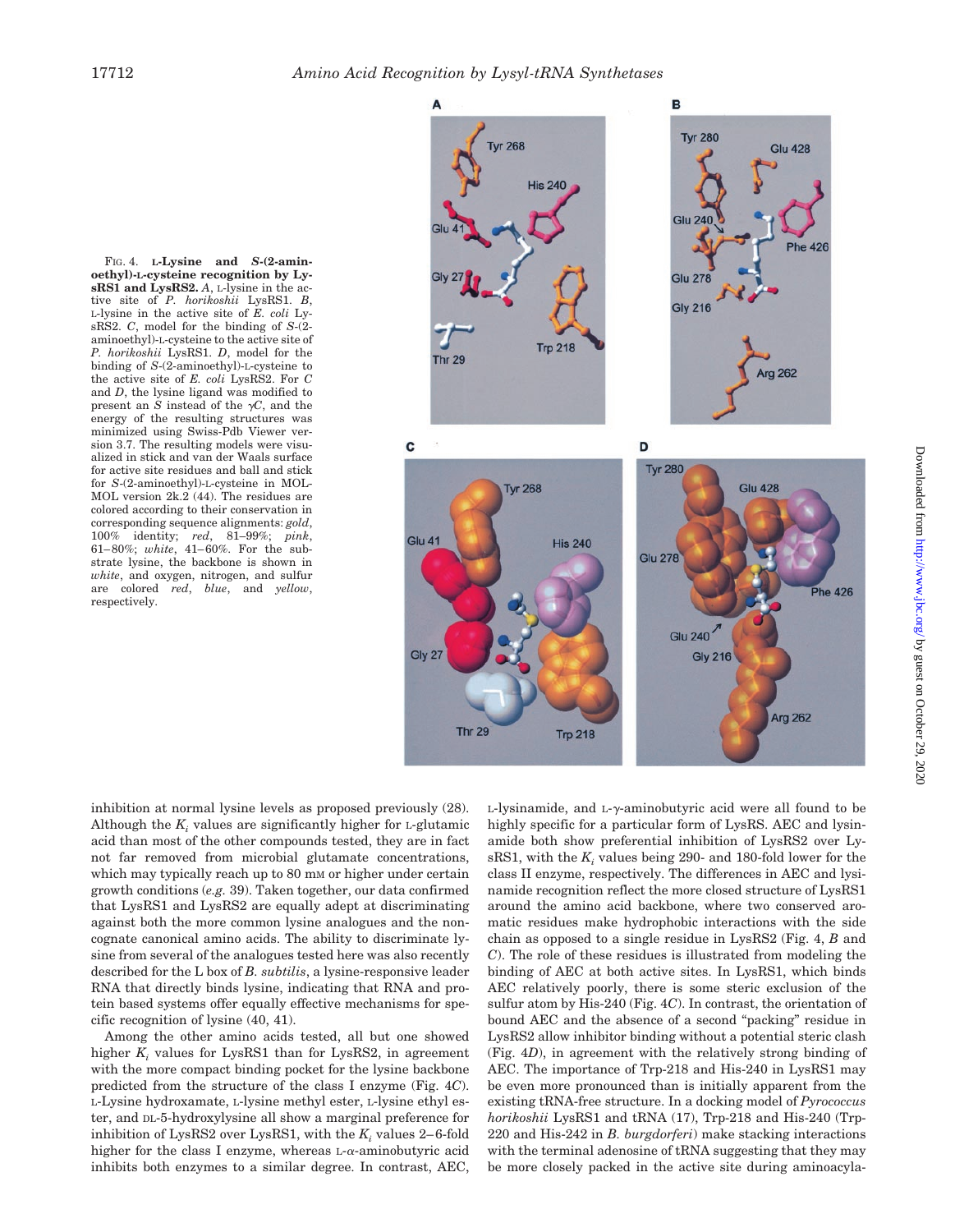tion. Such tRNA-mediated rearrangements of active site residues have been observed previously in other class I aaRSs that, like LysRS1, require tRNA for amino acid activation (18–20, 42).

Of all the compounds compared as inhibitors of LysRS1 and LysRS2, only  $L-\gamma$ -aminobutyric acid was a significantly better inhibitor of the class I enzyme. Examination of LysRS1 and LysRS2 active sites offers no obvious structural basis for this difference, although the relatively high  $K<sub>i</sub>$  values compared with most of the other analogues may be indicative of poor binding in both cases. Although the kinetics of inhibition by  $L-\gamma$ -aminobutyric acid suggest that neither form of LysRS binds this analogue well, *in vivo* data (discussed below) indicate that the difference in discrimination may be functionally significant.

*LysRS1 Displays a Narrower Substrate Spectrum than LysRS2—*The high degree of conservation of both LysRS1 and LysRS2 active site residues (Fig. 4, *A* and *B*) suggests that their marked differences in sensitivity to numerous inhibitors may be of functional significance. This was strongly supported by aminoacylation data, which showed that a far wider range of analogues could be stably attached to tRNA<sup>Lys</sup> by LysRS2 than by LysRS1. This difference could reflect the existence of a more proficient proofreading activity in LysRS1 or a more promiscuous active site in LysRS2. The possibility that proofreading prevents accumulation of mischarged tRNAs was not supported by our initial studies with  $LysRS1<sup>2</sup>$  and would not be expected given that the closely related class 1b aaRSs glutaminyl- and glutamyl-tRNA synthetases have not been shown to catalyze such activities (reviewed in Ref. 4). Thus, the difference in substrate profiles between LysRS1 and LysRS2 can be attributed to a higher degree of substrate discrimination in the class I enzyme. This is in agreement with our recent study employing AEC, which suggested that inefficient analogue recognition by LysRS1 could prevent miscoding of lysine codons during protein synthesis (22). The data presented here supports this finding and suggests that this function in translation might also extend to other analogues, given the generally narrower substrate specificity of LysRS1. One important exception is  $L-\gamma$ -aminobutyric acid, whose ability to preferentially inhibit LysRS1 indicates LysRS2 can also function in translational quality control by excluding particular noncognate amino acids. This was confirmed by the observation that production of LysRS2 allows growth of bacterial cells at  $L-\gamma$ -aminobutyric acid concentrations inhibitory to cells producing solely LysRS1. It is worth noting, however, that any practical application of this difference in analogue recognition is dependent on the discovery of specific inhibitors of LysRS1 with  $K_i$  values several orders of magnitude lower than  $L-\gamma$ -aminobutyric acid.

*Functional Consequences of Divergent Recognition of Noncognate Amino Acids—*The finding that LysRS1 and LysRS2 have substantially different noncognate amino acid substrate profiles has functional, evolutionary, and practical implications. Earlier work indicated that LysRS1 could prevent infiltration of the genetic code by AEC, but that now appears to simply be an example of a more general phenomenon whereby both forms of LysRS can provide translational quality control under appropriate conditions. The exact nature of the physiological conditions when such quality control might be critical awaits determination of lysine analogue pools in archaeal and bacterial metabolomes. LysRS-mediated quality control relies on the presence of one LysRS or the other but not both together, in agreement with the phylogenetic distributions observed for the majority of LysRS1 and LysRS2 sequences for which the corresponding complete genome sequences are known. Of the over 240 complete genome sequences publicly available, only

five encode both LysRS1 and LysRS2. Four examples are from the *Methanosarcinaceae*, where LysRS1 and LysRS2 apparently function together in suppressor tRNA charging (15), and the other is *Bacillus cereus*, where it is unclear if both LysRSs are produced.3 In addition to providing a rationale for the existence and distribution of the two LysRSs, the divergence in substrate recognition confirms earlier proposals that LysRS1 may be a suitable target for the development of novel antimicrobials (43). LysRS1 is found alone in a number of bacterial pathogens (*e.g. B. burgdorferi,* various *Brucella* and *Rickettsia* species*, Treponema pallidum*, and *Tropheryma whippelii)*, and our findings indicate that it may be practical to target LystRNALys synthesis in these organisms without disrupting the LysRS2-mediated pathway of the human host.

*Acknowledgments—*We thank S. Blanquet and Y.-M. Hou for providing strains and plasmids and M. Prætorius-Ibba and L. Sennels for critical reading of the manuscript.

#### **REFERENCES**

- 1. Ibba. M., and Söll, D. (2000) *Annu. Rev. Biochem.* **69,** 617-650
- 2. Francklyn, C., Perona, J. J., Puetz, J., and Hou, Y. M. (2002) *RNA* (*N. Y.*) **8,** 1363–1372
- 3. Ibba, M., Becker, H. D., Stathopoulos, C., Tumbula, D. L., and Söll, D. (2000) *Trends Biochem. Sci.* **25,** 311–316
- 4. Hendrickson, T. L., and Schimmel, P. (2003) in *Translation Mechanisms* (Lapointe, J., and Brakier-Gingras, L., eds) pp. 34–64, Kluwer Academic/ Plenum Publishers, New York
- 5. Asahara, H., and Uhlenbeck, O. C. (2002) *Proc. Natl. Acad. Sci. U. S. A.* **99,** 3499–3504
- 6. Eriani, G., Dirheimer, G., and Gangloff, J. (1991) *Nucleic Acids Res.* **19,** 265–269
- 7. Arnez, J. G., and Moras, D. (1997) *Trends Biochem. Sci.* **22,** 211–216
- 8. Cusack, S. (1997) *Curr. Opin. Struct. Biol.* **7,** 881–889
- 9. Ribas De Pouplana, L., and Schimmel, P. (2001) *Cell* **104,** 191–193
- 10. Ribas De Pouplana, L., and Schimmel, P. (2001) *Trends Biochem. Sci.* **26,** 591–596
- 11. Ibba, M., Morgan, S., Curnow, A. W., Pridmore, D. R., Vothknecht, U. C., Gardner, W., Lin, W., Woese, C. R., and Soll, D. (1997) *Science* 278, 1119–1122
- 12. Söll, D., Becker, H. D., Plateau, P., Blanquet, S., and Ibba, M. (2000) Proc. *Natl. Acad. Sci. U. S. A.* **97,** 14224–14228
- 13. Ambrogelly, A., Korencic, D., and Ibba, M. (2002) *J. Bacteriol.* **184,** 4594–4600 14. O'Donoghue, P., and Luthey-Schulten, Z. (2003) *Microbiol. Mol. Biol. Rev.* **67,**
- 550–573 15. Polycarpo, C., Ambrogelly, A., Ruan, B., Tumbula-Hansen, D., Ataide, S. F.,
- Ishitani, R., Yokoyama, S., Nureki, O., Ibba, M., and Söll, D. (2003) *Mol. Cell* **12,** 287–294
- 16. Ibba, M., Losey, H. C., Kawarabayasi, Y., Kikuchi, H., Bunjun, S., and Söll, D. (1999) *Proc. Natl. Acad. Sci. U. S. A.* **96,** 418–423
- 17. Terada, T., Nureki, O., Ishitani, R., Ambrogelly, A., Ibba, M., Söll, D., and Yokoyama, S. (2002) *Nat. Struct. Biol.* **9,** 257–262
- 18. Delagoutte, B., Moras, D., and Cavarelli, J. (2000) *EMBO J.* **19,** 5599–5610 19. Sekine, S., Nureki, O., Dubois, D. Y., Bernier, S., Chenevert, R., Lapointe, J.,
	- Vassylyev, D. G., and Yokoyama, S. (2003) *EMBO J.* **22,** 676–688
- 20. Sherlin, L. D., and Perona, J. J. (2003) *Structure* (*Camb.*) **11,** 591–603
- 21. Chen, J., Brevet, A., Lapadat-Tapolsky, M., Blanquet, S., and Plateau, P. (1994) *J. Bacteriol.* **176,** 2699–2705
- 22. Jester, B., Levengood, J., Roy, H., Ibba, M., and Devine, K. (2003) *Proc. Natl. Acad. Sci. U. S. A.* **100,** 14351–14356
- 23. Harwood C. R., and Cutting S. M. (1990) *Molecular Biological Methods for Bacillus*, John Wiley & Sons Ltd., Chichester, UK
- 24. Wilkinson, A. J., Fersht, A. R., Blow, D. M., and Winter, G. (1983) *Biochemistry* **22,** 3581–3586
- 25. Hughes, S. J., Tanner, J. A., Hindley, A. D., Miller, A. D., and Gould, I. R. (2003) *BMC Biochemistry* http://www.biomedcentral.com/1472-6807/3/5
- 26. Wolfson, A. D., and Uhlenbeck, O. C. (2002) *Proc. Natl. Acad. Sci. U. S. A.* **99,** 5965–5970
- 27. Seth, M., Thurlow, D. L., and Hou, Y. M. (2002) *Biochemistry* **41,** 4521–4532 28. Brevet, A., Chen, J., Leveque, F., Blanquet, S., and Plateau, P. (1995) *J. Biol.*
- *Chem.* **270,** 14439–14444 29. Christner, P., Yankowski, R. L., Benditt, M., and Jimenez, S. A. (1996) *Bio-*
- *chim. Biophys. Acta* **1294,** 37–47 30. Baturina, I. D., Gnutchez, N. V., Khomutov, R. M., and Kisselev, L. L. (1972)
- *FEBS Lett.* **22,** 235–237
- 31. Stern, R., and Mehler, A. H. (1965) *Biochem. Z.* **342,** 400–409
- 32. Takita, T., Ohkubo, Y., Shima, H., Muto, T., Shimizu, N., Sukata, T., Ito, H., Saito, Y., Inouye, K., Hiromi, K., and Tonomura, B. (1996) *J. Biochem.* (*Tokyo*) **119,** 680–689
- 33. Jakubowski, H. (1999) *Biochemistry* **38,** 8088–8093
- 34. Chenna, R., Sugawara, H., Koike, T., Lopez, R., Gibson, T. J., Higgins, D. G., and Thompson, J. D. (2003) *Nucleic Acids Res.* **31,** 3497–3500
- 35. Onesti, S., Desogus, G., Brevet, A., Chen, J., Plateau, P., Blanquet, S., and Brick, P. (2000) *Biochemistry* **39,** 12853–12861

<sup>3</sup> M. Ibba and K. Devine, unpublished data.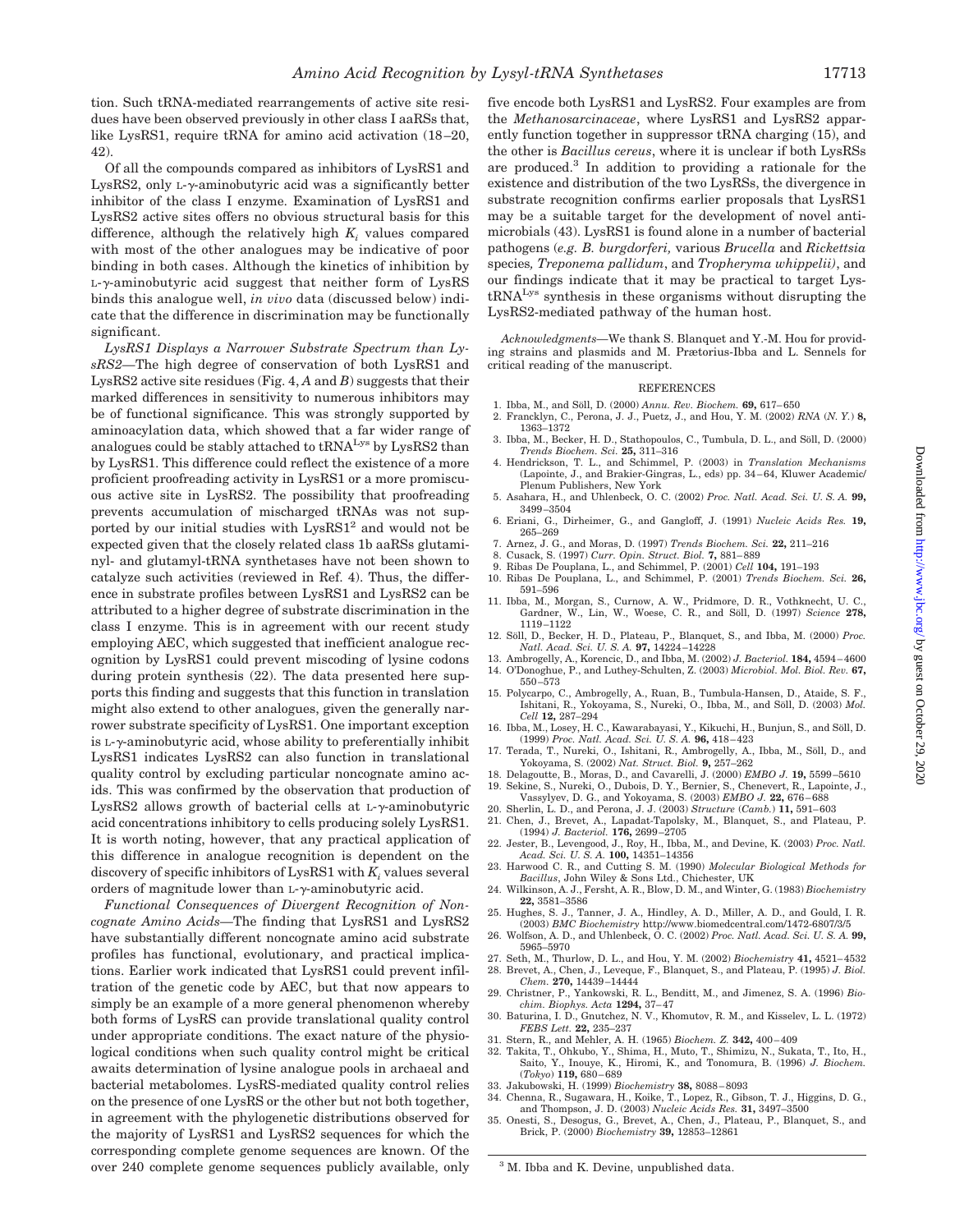- 36. Ferri-Fioni, M. L., Schmitt, E., Soutourina, J., Plateau, P., Mechulam, Y., and<br>Blanquet, S. (2001) J. Biol. Chem. **276,** 47285–47290<br>37. Tempest, D. W., Meers, J. L., and Brown, C. M. (1970) J. Gen. Microbiol. **64,**
- 171–185
- 
- 38. Raunio, R., and Rosenqvist, H. (1970) *Acta Chem. Scand.* **24,** 2737–2744 39. Roe, A. J., McLaggan, D., Davidson, I., O'Byrne, C., and Booth, I. R. (1998) *J. Bacteriol.* **180,** 767–772
- 40. Grundy, F. J., Lehman, S. C., and Henkin, T. M. (2003) *Proc. Natl. Acad. Sci. U. S. A.* **100,** 12057–12062
- 41. Sudarsan, N., Wickiser, J. K., Nakamura, S., Ebert, M. S., and Breaker, R. R. (2003) *Genes Dev.* **17,** 2688–2697
- 42. Liu, J., Ibba, M., Hong, K. W., and Soll, D. (1998) *Biochemistry* **37,** 9836–9842
- 43. Raczniak, G., Ibba, M., and Söll, D. (2001) *Toxicology* **160,** 181–189<br>44. Koradi, R., Billeter, M., and Wuthrich, K. (1996) *J. Mol. Graph.* **14,** 29–32
-